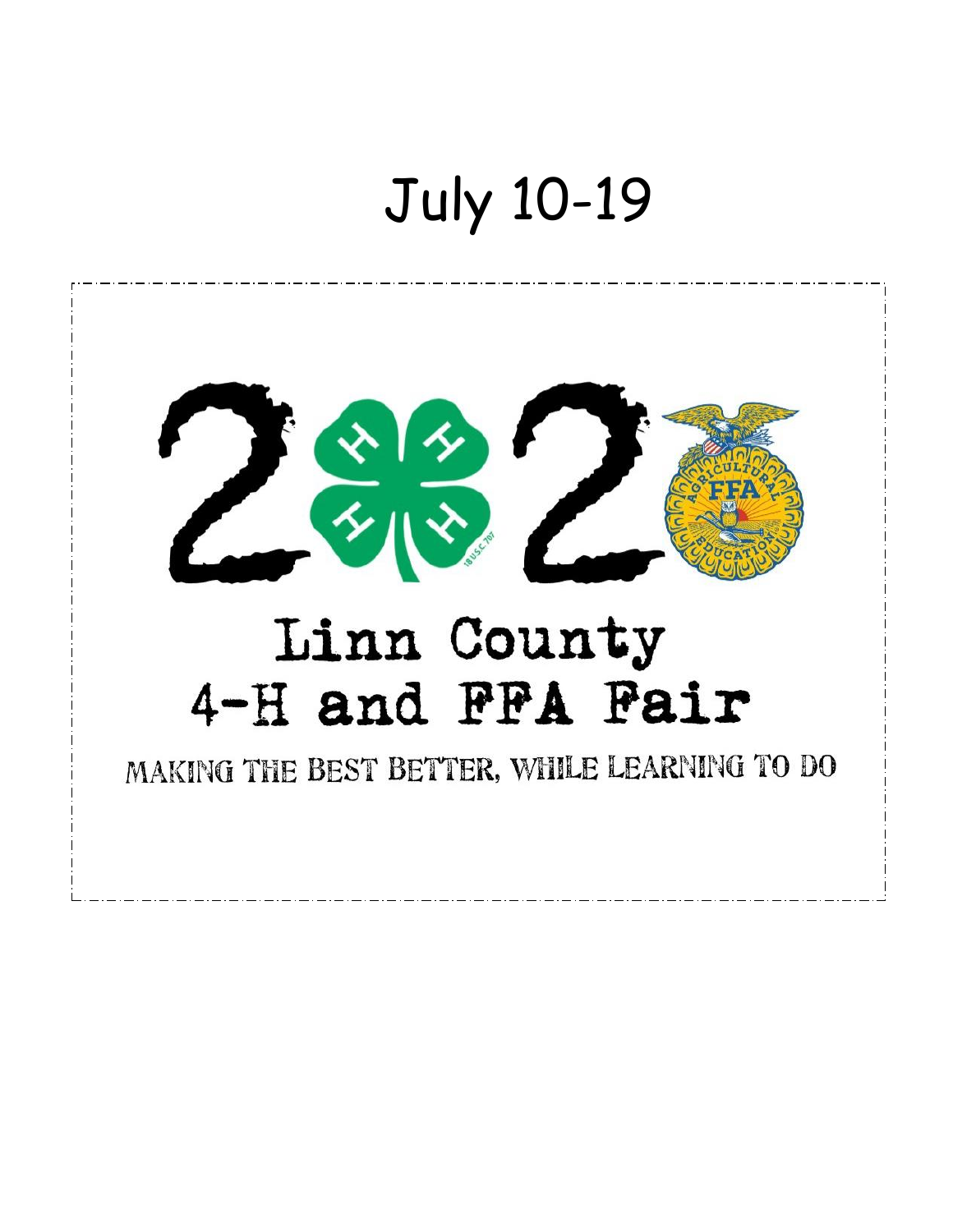# 2020 Fair Board

Scott Allen **Vice President** Lindsey Stearns Board Member Julie Byers Secretary Jessica Dobrzenski FFA Advisor Pat Wood **Treasurer** Jenna Stark FFA Member Matt Anderson Board Member Mandy DeWitt 4-H Council Rep Matt Burbank Board Member Trevor Creel Board Member

Luke Montgomery President Rachel Keller Board Member

Connie Buswell Board Member Jacob Byers 4-H Council President

# *2020 Fair Board Committees*

APPRECIATION SUPPER: FFA Advisors BBQ CONTEST: Brian Hoerrmann CONCESSION STAND: Stacy Buswell FFA ADVISORS: Jessica Dobrzenski, Jeff Haley, Valerie Montgomery, Phillip Martin, Bailey Henry FAIR ADS: Sherry Ellison FARM BUREAU 5K RUN: GROUNDS & EQUIPMENT: Roger Rhodes & Nes Allnutt ICE CREAM SOCIAL: 4-H Council LEAD LINE: Jenny Seals LIVESTOCK JUDGING: Phillip Martin PHOTOGRAPHERS: Mathew Anderson POOL PARTY: Luke Montgomery ROYALTY: Penny Burns, Tracey Thompson, Holly Matzen SALE: Nes Allnutt, Charlene Roe, Connie Buswell, Sherry Ellison SELLING WARES: Julie Byers SHOOTING SPORTS CONTEST: Archery – James McCollum, Amy Hoerrmann, Richard DeWitt; Hunting Skills – Ken Polley, James McCollum; Muzzle Loading – Bob McCollum, Ken Polley; Pistol – Bob McCollum, Jason & Kristy Sherwood; Rifle – Ken Polley, Brian Hoerrmann, Jamon Andreasen, Kevin Cokerham; Shotgun – Steve Browning, Kevin Cokerham SUPER TEEN CONTEST: Jessica Dobrzenski TASK: FFA Advisors T-SHIRTS: Marcy Montgomery ROUND-UP WITH ROYALTY: Alicyn Ehrich TROPHIES: Pat Wood, Tinna Croy TRACTOR RODEO: David & Pamela Hardy, Justin, Jeffrey & Connie Buswell YOUTH OLYMPICS: Jenna Stark & Jacob Byers 4-H Youth Specialist: Stephanie Femrite

# *AGRICULTURE*

BEEF: Nes Allnutt BUCKET CALF: Jennifer Allen DOG: Cara Turpin GOATS: Rachel Keller SWINE: Luke Montgomery

HORSE: Laurie Burbank POULTRY: Julie Byers & Lindsey Stearns RABBITS/GUINEA PIG: Jarrod Poor SHEEP: Matt Lambert & Rodney Seals

"UNIVERSITY EXTENSION PROGRAMS ARE OPEN TO ALL"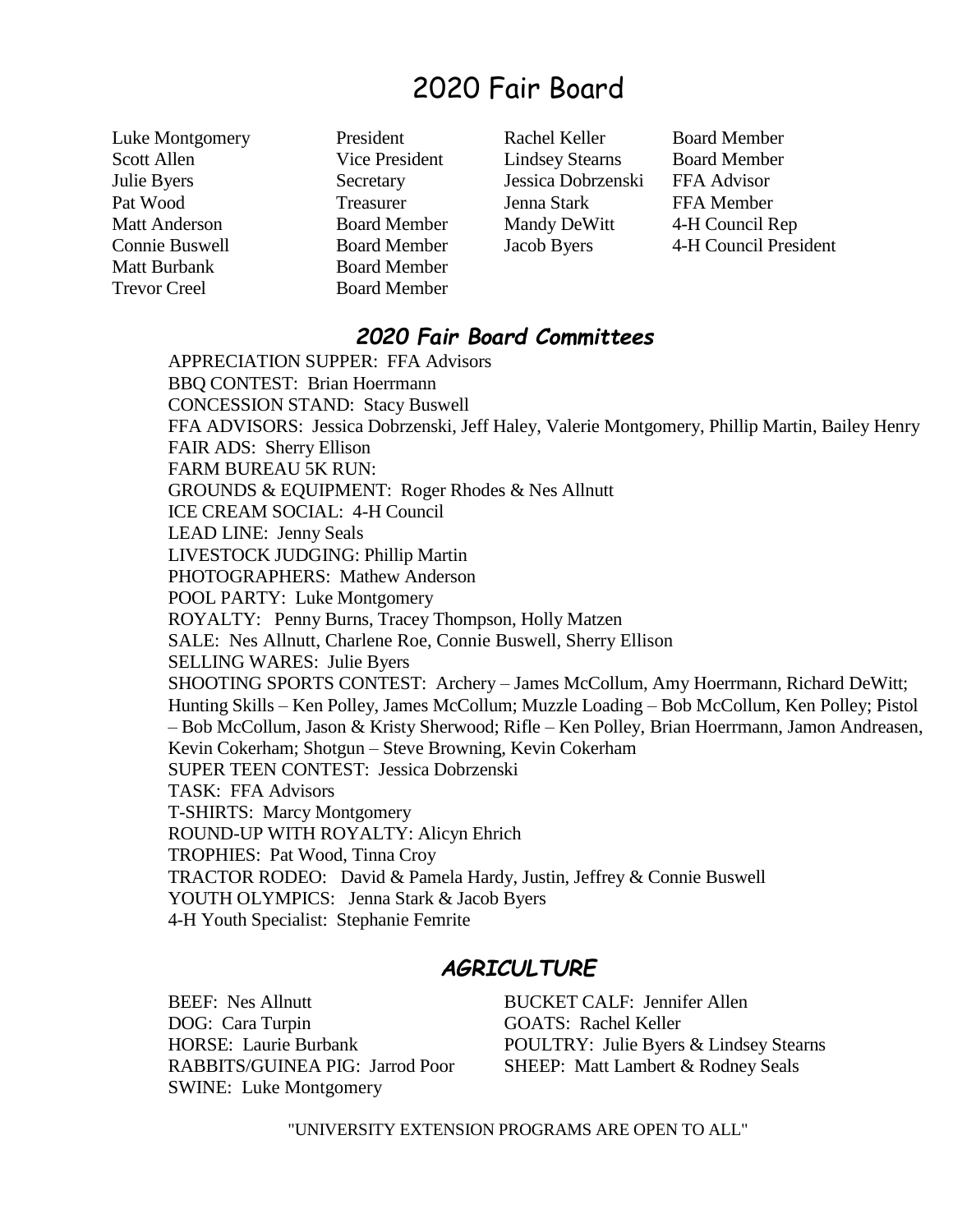# **2020 LINN COUNTY FAIR**

**All activities located on the Fairgrounds unless specified** 

**SPORTING CLAYS (Pin Oak)**

**TRAP SHOOT** and **SKEET (Macon 63 Gun Club)**

#### **July 6 – Monday**

6:00 pm **SMALL BORE RIFLE (3 P)**

#### **July 8 – Wednesday**

6:00 pm **AIR RIFLE (BB/PELLET)**

#### **July 10 – Friday**

| 10:00 am $-$ 5:00 pm                   | <b>Concession Stand Open</b>                              |
|----------------------------------------|-----------------------------------------------------------|
| $9:00 \text{ am} - 12:00 \text{ noon}$ | <b>MUZZLELOADING</b>                                      |
| $1:00 \text{ pm} - 2:00 \text{ pm}$    | .22 SMALLBORE PISTOL                                      |
| $2:00 \text{pm} - 4:00 \text{pm}$      | <b>AIR PISTOL</b>                                         |
| $5:00 \text{ pm}$                      | <b>FINAL CLEAN-UP DAY</b>                                 |
|                                        | Draw for pen, one species at a time at conclusion of work |

#### **July 11 – Saturday**

| $8:00 - 8:00$ pm                  | <b>Concession Stand Open</b>         |
|-----------------------------------|--------------------------------------|
| $7:00$ am                         | <b>FARM BUREAU 5K RACE - SIGN UP</b> |
| $7:30$ am                         | <b>FARM BUREAU 5K RACE STARTS</b>    |
| 7:30 am $-12:00$ noon             | <b>ARCHERY</b>                       |
| $1;00 \text{pm} - 4:00 \text{pm}$ | <b>HUNTING and OUTDOOR SKILLS</b>    |
| 4:00 pm -7:00 pm                  | <b>SELLING WARES</b>                 |
| $5:00 \text{ pm}$                 | <b>ROUND-UP WITH ROYALTY</b>         |
|                                   | <b>ICE CREAM SOCIAL</b>              |

7:00 pm **ROYALTY ANNOUNCED**

#### **July 12 – Sunday**

| $5:00 \text{ pm} - 9:00 \text{ pm}$                                       | <b>Concession Stand Open</b>             |  |
|---------------------------------------------------------------------------|------------------------------------------|--|
| $5:30 \text{ pm}$                                                         | <b>Instructions to Exhibit Judges</b>    |  |
| $5:00 - 8:00$ pm                                                          | <b>EXHIBIT JUDGING</b>                   |  |
| Club Times will be posted Friday - July 10 when you get your exhibit tags |                                          |  |
| Club Times will be based off of Exhibit Entries in FairEntry program      |                                          |  |
| $8:00 - 8:30$ pm                                                          | <b>SELECT STATE FAIR and FALL REVIEW</b> |  |
| (DISPLAY/EXHIBIT ROOM CLOSED UNTIL 9:00 am Monday)                        |                                          |  |

#### **July 13 – Monday**

| 11:30 am $-2:00$ pm | <b>Concession Stand Open</b>                       |
|---------------------|----------------------------------------------------|
| $1:00 \text{ pm}$   | <b>FASHION REVUE JUDGING</b>                       |
| $4:30 - 7:00$ pm    | <b>Concession Stand Open</b>                       |
| $5:00 \text{ pm}$   | <b>SMALL BORE RIFLE SILHOUETTES - Juniors</b>      |
| $6:00 \text{ pm}$   | <b>SMALL BORE RIFLE SILHOUETTES - Intermediate</b> |
| $7:00 \text{ pm}$   | <b>SMALL BORE RIFLE SILHOUETTES - Seniors</b>      |
|                     |                                                    |

#### **July 14 – Tuesday**

| <b>Concession Stand Open</b>            |
|-----------------------------------------|
| Dog Show Check-in                       |
| <b>DOG SHOW</b>                         |
| <b>HORSE EVENT</b> (Burbank Horse Barn) |
| <b>Concession Stand Open</b>            |
| <b>SHOOTING SPORTS AWARDS</b>           |
|                                         |